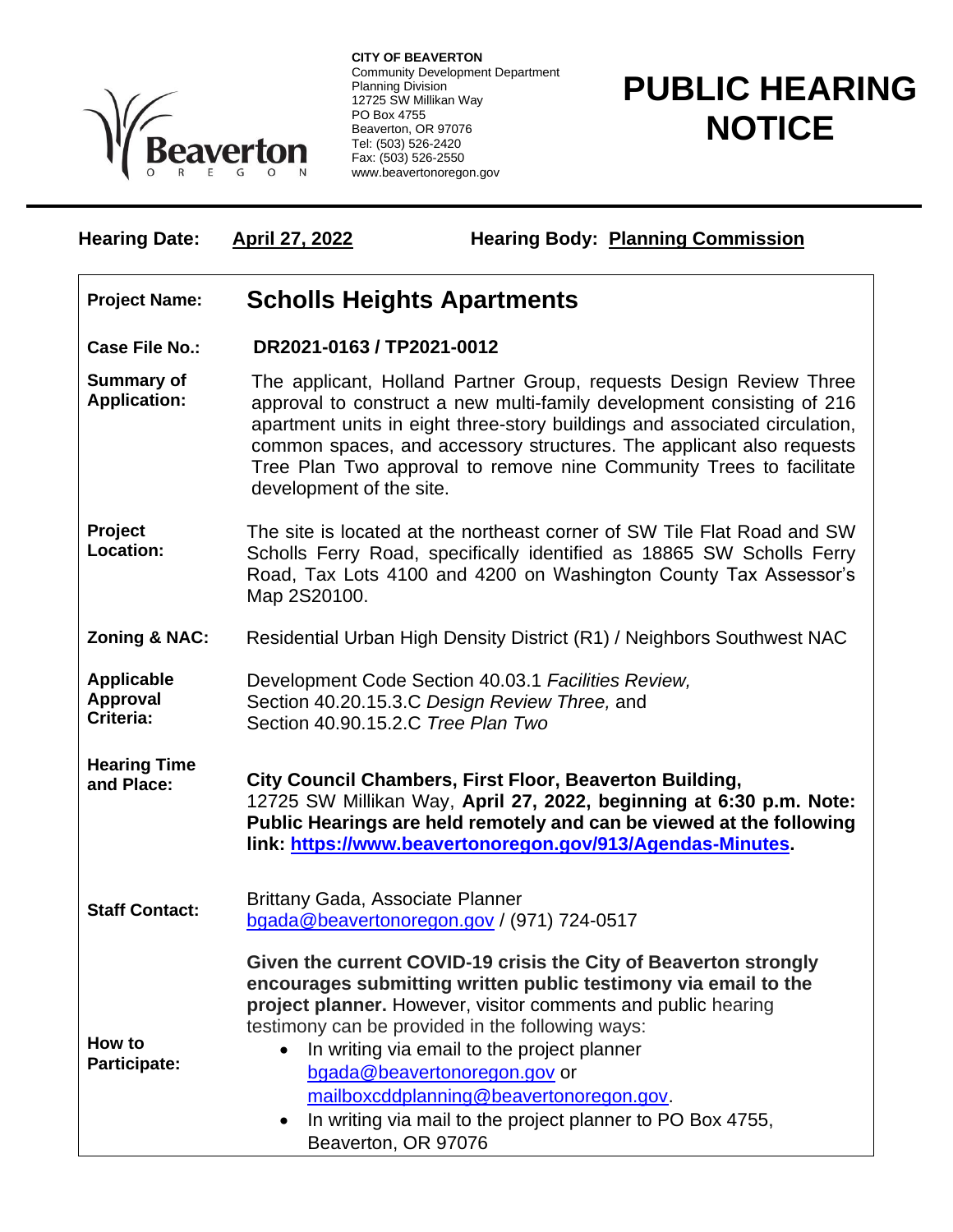- *In person on a video link.* The Planning Commission Meeting can be viewed from the Beaverton Building Council Chambers, and inperson public hearing testimony may be provided on a computer set up in the Beaverton Building.
- *Join Zoom webinar conference via phone or computer. Meeting ID and password, as well as the meeting link, can be found at*  [https://www.beavertonoregon.gov/913/Agendas-Minutes.](https://www.beavertonoregon.gov/913/Agendas-Minutes)

*NOTE: The City of Beaverton has declared a State of Emergency due to COVID-19, and the city is providing a combination of remote, virtual, and onsite city services to the public. The Community Development Department is currently open to the public on a limited basis, Monday through Thursday from 8:30 a.m. to 4:30 p.m. Please note that the Community Development Department is not open to the public on Fridays at this time. Staff recommends visiting* [https://www.beavertonoregon.gov/183/Community-](https://www.beavertonoregon.gov/183/Community-Development)[Development](https://www.beavertonoregon.gov/183/Community-Development) *for the most up-to-date information about in-person and virtual services. The Community Development Department is evaluating temporary changes to processes and procedures to respond appropriately to the COVID-19 State of Emergency and is committed to ensuring that the land use review process continues to fulfill the requirements of state and local law while protecting the health and wellbeing of the community.*

During this State of Emergency, staff strongly encourages you to submit any testimony comments or questions via email to the Project Planner. Pursuant to Section 50.83 of the Beaverton Development Code, written comments or exhibits submitted prior to the hearing to be submitted by staff at the hearing must be received by the City Recorder no later than 4:30 p.m. on the day of the scheduled hearing. Mailed written comments to the Commission should be sent to the attention of Brittany Gada, Planning Division, PO Box 4755, Beaverton, OR 97076. To be made a part of the staff report, correspondence needs to be received by **April 15, 2022**. All written testimony received prior to the meeting will be provided to Planning Commission prior to their decision. Please reference the Case File Number and Project Name in your written comments. Comments may also be provided via email to [bgada@beavertonoregon.gov.](mailto:bgada@beavertonoregon.gov)

Staff strongly encourages you to participate in the public process by reviewing documents online and viewing the public meeting at <https://www.beavertonoregon.gov/913/Agendas-Minutes>. The City has implemented a phone-based tool for submitting oral testimony at Planning Commission meetings and/or provide an opportunity to testify via webcam at the Beaverton Building during the hearing. The telephone call-in line for public testimony during the public hearing is 503-755-9544. If you do not have the technology to view documents, watch, or participate in the meeting, please contact the project planner for additional support.

## **Facilities Review Committee Meeting Day: April 6, 2022**

The Facilities Review Committee is not a decision-making body but advises the Director and Planning Commission on a project's conformity to the technical criteria specified in Section 40.03.1 of the Beaverton Development Code. The Director will include the Committee's recommendation in the staff report to the decision making authority. The Facilities Review Committee meeting is open to the public but is not intended for public testimony.

A copy of the pre-application conference notes, neighborhood meeting information, and all other documents and evidence submitted by or on behalf of the applicant, and applicable review criteria, are available for inspection at the Beaverton Planning Division, 4<sup>th</sup> floor, Beaverton Building, 12725 SW Millikan Way, between the hours of 8:30 a.m. and 4:30 p.m. Monday through Thursday, except holidays. A copy of the staff report will be available for inspection at no cost at least seven (7) calendar days before the hearing. A copy of any or all materials will be provided at reasonable cost. A copy of the staff report may also be viewed online at: [https://apps2.beavertonoregon.gov/DevelopmentProjects/.](https://apps2.beavertonoregon.gov/DevelopmentProjects/)